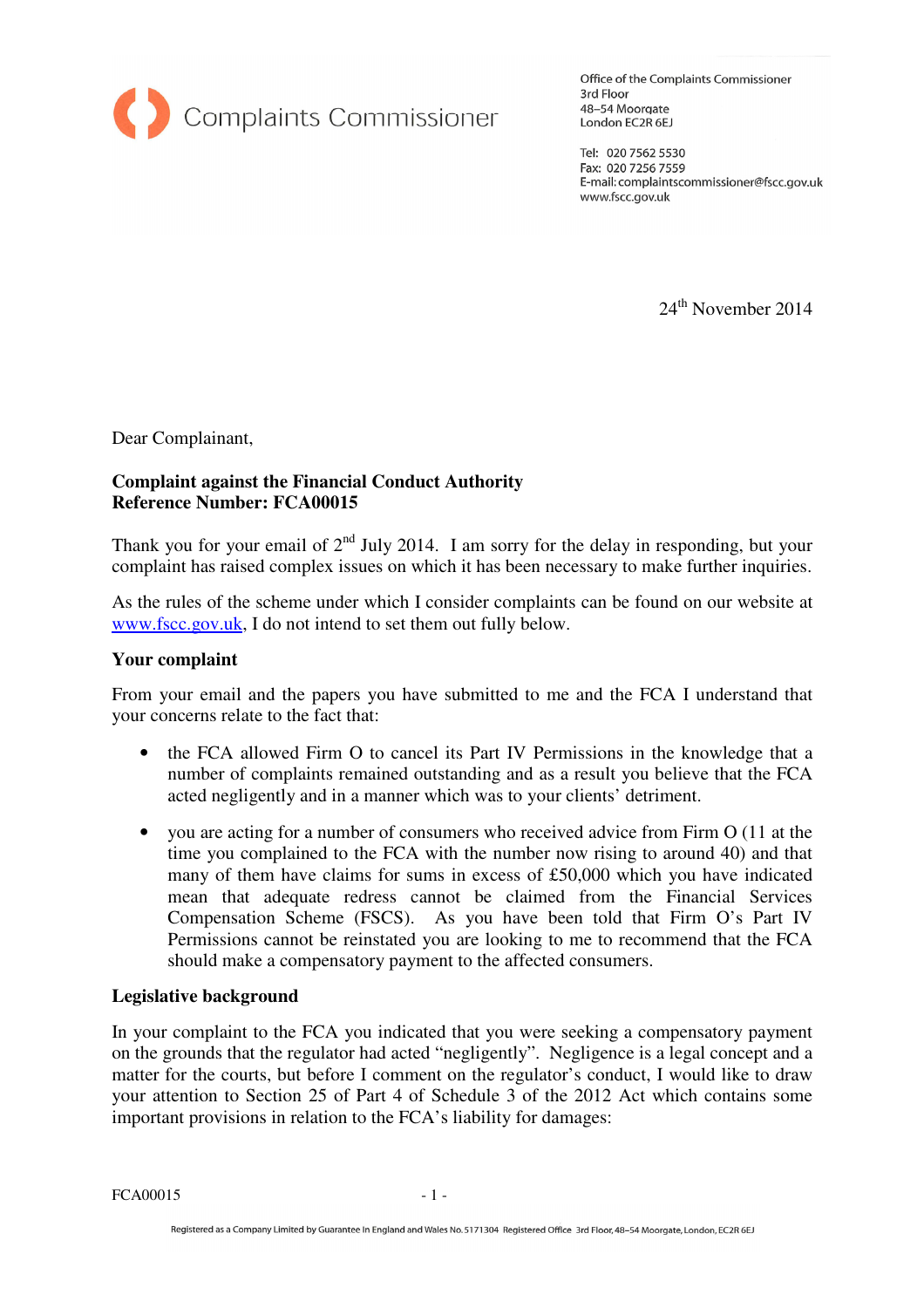- 25 Exemption from liability in damages
- (1) None of the following is to be liable in damages for anything done or omitted in the discharge, or purported discharge, of the FCA's functions—
	- (a) the FCA;
	- (b) any person ("P") who is, or is acting as, a member, officer or member of staff of the FCA;
	- (c) any person who could be held vicariously liable for things done or omitted by P, but only in so far as the liability relates to P's conduct.
- (2) Anything done or omitted by a person mentioned in sub-paragraph (1)(a) or (b) while acting, or purporting to act, as a result of an appointment under any of sections 166 to 169 is to be taken for the purposes of sub-paragraph (1) to have been done or omitted in the discharge, or as the case may be purported discharge, of the FCA's functions.
- (3) Sub-paragraph (1) does not apply—
	- (a) if the act or omission is shown to have been in bad faith, or
	- (b) so as to prevent an award of damages made in respect of an act or omission on the ground that the act or omission was unlawful as a result of section 6(1) of the Human Rights Act 1998.

From this you will see that the FCA has a statutory immunity from claims for damages arising from its alleged negligence unless there is evidence of either bad faith or a breach of Section 6(1) of the Human Rights Act 1998. If you were to take the view that Schedule 3 referred to above was relevant in the context of the Human Rights Act 1998 I should explain that Section 6(1) of that Act provides as follows:

It is unlawful for a public authority to act in a way which is incompatible with a Convention right.

The only Convention rights that I consider may be relevant are contained in Article 1 of the First Protocol set out in the Human Rights Act of 1998.

Article 1 of the First Protocol provides:

Every natural or legal person is entitled to the peaceful enjoyment of his possessions. No one shall be deprived of his possessions except in the public interest and subject to the conditions provided for by law and by the general principles of international law.

The preceding provisions shall not, however, in any way impair the right of a State to enforce such laws as it deems necessary to control the use of property in accordance with the general interest or to secure the payment of taxes or other contributions or penalties.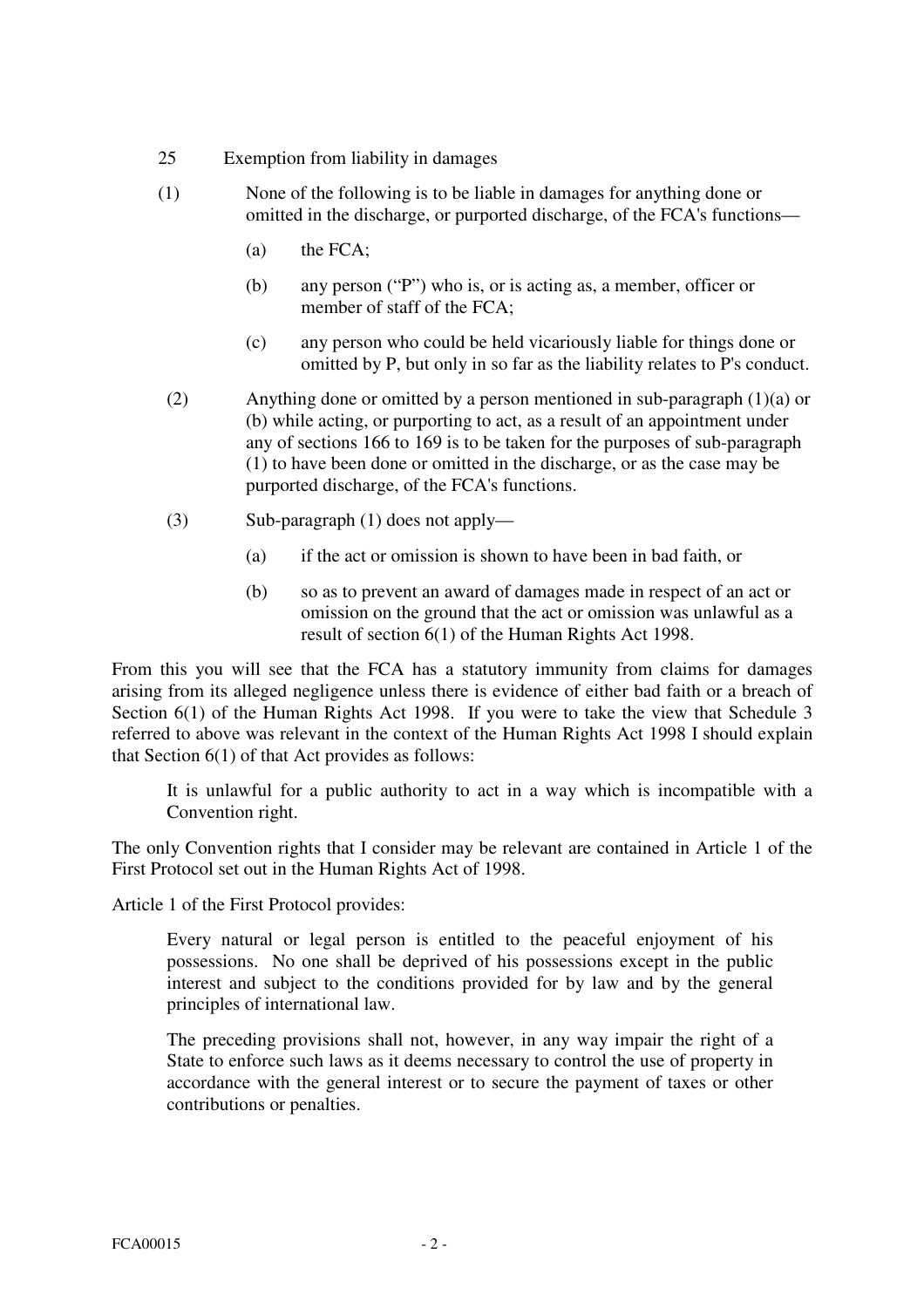Having reviewed all of the papers presented to me I am unable to find any allegation (or supporting evidence) to suggest that the regulator acted in bad faith or that its conduct in any way either amounted to a breach of or was incompatible with the duties and obligations placed upon a public body by the provisions of Section 6(1) of the Human Rights Act 1998. I have therefore not seen anything to suggest that the provisions of sub-Section 25(3) of Part 4 of Schedule 3 of the 2012 Act should come into play, though if you wish to pursue this issue it is one on which you should seek legal advice.

However, notwithstanding the fact that the regulator has a statutory immunity from claims for damages (in relation to claims for negligence), the rules of the complaints scheme do allow for a recommendation of a financial award in the event of an upheld complaint.

## **My inquiries**

As part of my investigation into your complaint I have obtained and reviewed the FCA's complaint file.

# *History*

The file shows that the FSA (the predecessor of the FCA) authorised Firm O to conduct regulated activity to intermediate, now referred to as professional, investors on 5<sup>th</sup> September 2007. Firm O was not provided with permissions which enabled it to conduct regulated activity with retail investors. The FCA's investigation file also shows that Firm O applied to the FCA to cancel its Part IV Permissions on  $13<sup>th</sup>$  June 2013 and that the FCA granted this request and removed them on  $31<sup>st</sup>$  July 2013.

## *Process*

As I am sure you are aware, when a firm applies to cancel its Part IV permissions, there is a process which takes time to complete. As the FCA included in its decision letter of  $7<sup>th</sup>$  April 2014 details of the statutory obligations imposed upon the FCA together with further details contained within the FCA's handbook, I shall not repeat those details here.

However, what I would say is that under this process the FCA undertakes a review of the information it holds directly, the information it has obtained from the firm and information it obtains from a number of other sources. Once it has received and reviewed this information, it makes a decision on whether the firm's application for the cancellation of its Part IV permissions should be granted.

In relation to Firm O, I can confirm that following receipt of the cancellation application, the FCA obtained and reviewed all of the relevant information it believed it required before deciding that Firm O's request to cancel its Part IV permissions should be granted. When assessing an application, one of the checks the FCA undertakes is to establish whether the firm has any outstanding complaints. Where the FCA is aware that a firm has outstanding complaints it will use its judgement to decide whether the cancellation should be delayed until such time as any outstanding complaints have been resolved. The existence of outstanding complaints does not automatically prevent the cancellation.

In making this judgement, the FCA will assess the Part IV Permissions the firm holds, the type of regulated activity it undertakes/undertook, and the potential level of consumer detriment which may occur as the result of allowing the firm to cancel its Part IV Permissions before all of the outstanding complaints have been resolved. Where a firm can only deal with professional customers the FCA may take the view that the level of consumer detriment is likely to be considerably lower than if the firm held permissions allowing it to deal with retail customers.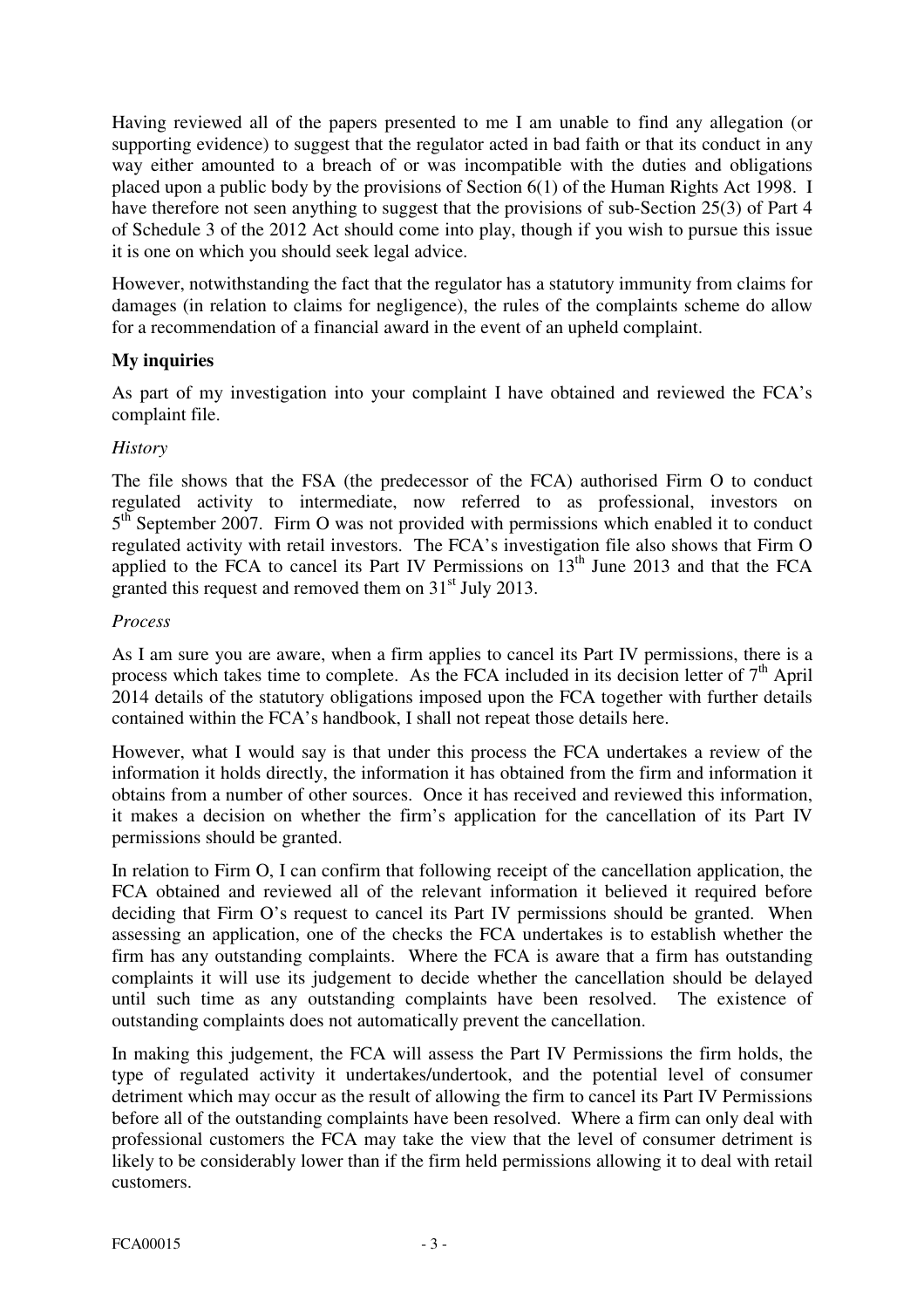It is clear from the file that, in late June 2013, the FCA contacted the Financial Ombudsman Scheme (FOS) as part of its checks before cancellation, and was informed that the FOS had two unresolved complaints. The FOS also stated that both of these complaints were awaiting an Adjudicator's decision. As Firm O only held Part IV permissions allowing it to provide advice to professional clients, the regulator appears to have concluded that this should not prevent the firm's Part IV Permissions being cancelled. As a result, the cancellation proceeded on 31<sup>st</sup> July 2013.

You have drawn attention to the fact that you raised a number of complaints with Firm O on behalf of your clients on  $17<sup>th</sup>$  July 2013, and alerted the regulator to the complaints on  $30<sup>th</sup>$  July 2013.

## **My position**

In considering this case, I have posed the following principal questions:

- a. Should the FCA have made further inquiries before deciding to permit cancellation?
- b. Was the decision to permit cancellation unreasonable?
- c. Was the FCA at fault in not acting upon the information about complaints which you supplied?
- d. Did the FCA's decision to permit cancellation lead directly to avoidable detriment to your clients?

*Should the FCA have made further inquiries before deciding to permit cancellation?* 

The FCA's letter of  $7<sup>th</sup>$  April 2014 states:

"An applicant firm [i.e. one applying for cancellation] should have:

………

- resolved any complaints against it; and
- put in place suitable arrangements to deal with any subsequent complaints…..

It is essential that these conditions are met."

This wording might be taken to mean that a cancellation could not proceed if there were any outstanding complaints, though it is fairly clear from what follows in that letter that the FCA interprets the handbook as requiring the firm to *disclose* any outstanding complaints. It is relevant that, while SUP 6.4.19 states that the regulator "will not usually" cancel permissions until the firm can demonstrate that it has "discharged, satisfied or resolved complaints against the firm", SUP 6.4.22 states that "in deciding whether to cancel a firm's Part 4A permission", the regulator will "take into account all relevant factors…..including whether…there are unresolved, unsatisfied or undischarged complaints" – demonstrating that the regulator has the discretion to grant cancellation notwithstanding such complaints.

The FCA letter goes on to say: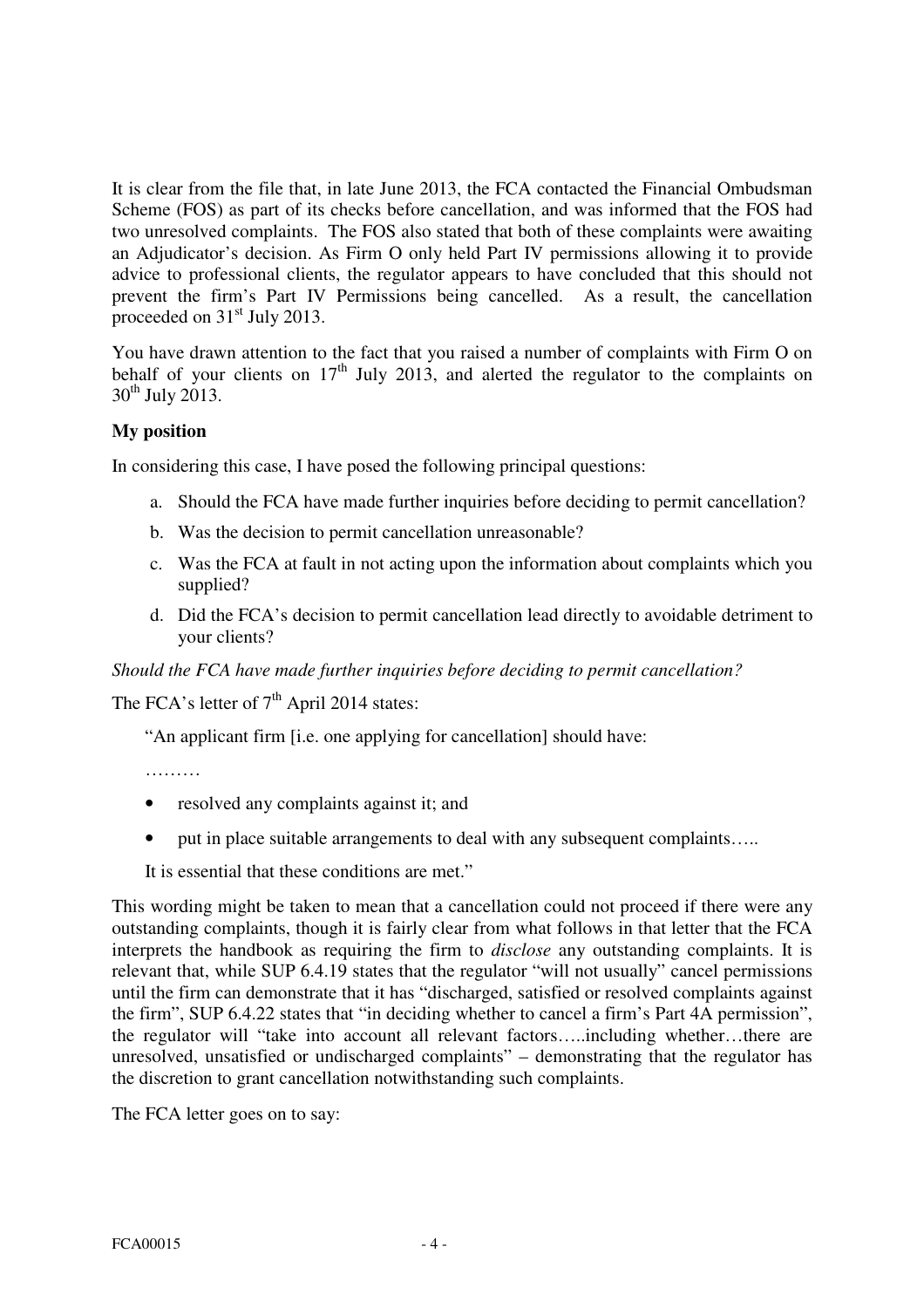"Authorisations explained that there is no other way of obtaining this information and so they have to rely on the information provided by the firm. This in itself is not unreasonable as the Authority is entitled to expect firms to be honest in providing information. We are unable to reveal the details of Firm O's application to have its permissions removed. That is because  $FSMA<sup>1</sup>$  restricts the Authority from disclosing confidential information<sup>2</sup> about a firm. The information Firm  $O$  provided on its application would be confidential information under FSMA."

I find the above explanation unsatisfactory. To claim that there is "no other way" of obtaining information about complaints is incorrect, since (as the letter goes on to make clear) the FOS is an alternative source (though only in respect of complaints that have been referred to it); and stating that the Authority is "entitled to expect firms to be honest" ignores the Authority's ability to test the evidence which firms supply.

I am also unconvinced by the statement that "there is no obligation on [Authorisations] to enquire about awards that have been made but not yet paid. That is because, the appropriate route to enforce such payments is through the courts". The issue is not whether there is a formal obligation, nor whether enforcement is ultimately through the courts, but rather whether information about an outstanding payment is relevant to consideration of a cancellation request. Given that the FCA's Handbook requires information about outstanding complaints to be considered in such circumstances, it is hard to see why Authorisations appear to consider that there was no onus upon them to inquire into outstanding awards.

I have put these matters to the FCA. The FCA's position is that, because the firm's permissions did not include retail customers, the issue of unresolved FOS complaints was not a sufficient reason to refuse or defer cancellation, and indeed that cancellation was a better means of avoiding future harm. In those circumstances, it seems to me that the FCA's decision was defensible. The essential policy objective is to ensure that complaints are dealt with effectively and promptly. The cancellation of permissions does not, of itself, prevent the resolution of complaints, nor would a refusal of cancellation ensure that complaints were resolved. I therefore consider it reasonable that the FCA should require firms to certify that they have no outstanding complaints, or to declare any that are outstanding, on the basis that the FCA can then make a judgement about whether any outstanding complaints are relevant to the cancellation application. However, it is unfortunate that this was not articulated as clearly as it might have been in the  $7<sup>th</sup>$  April letter, nor is it sufficiently explicit in the Handbook. I shall return to these points in my recommendations.

It is also clear from my inquiries that the FCA could have undertaken some further work in relation to understanding whether or not Firm O had any outstanding complaints against it. While I do not consider that this ultimately had any effect on the cancellation decision, it is troubling that no further work occurred, and may be symptomatic of a lack of clarity about how to deal with information about unresolved complaints.

 $\frac{1}{1}$ Section 348 FSMA.

<sup>2</sup> Section 348 (2) FSMA 'confidential information' means information which relates to the business or other affairs of any person; was received by the Authority and is not prevented from being confidential under subsection  $(4)$ .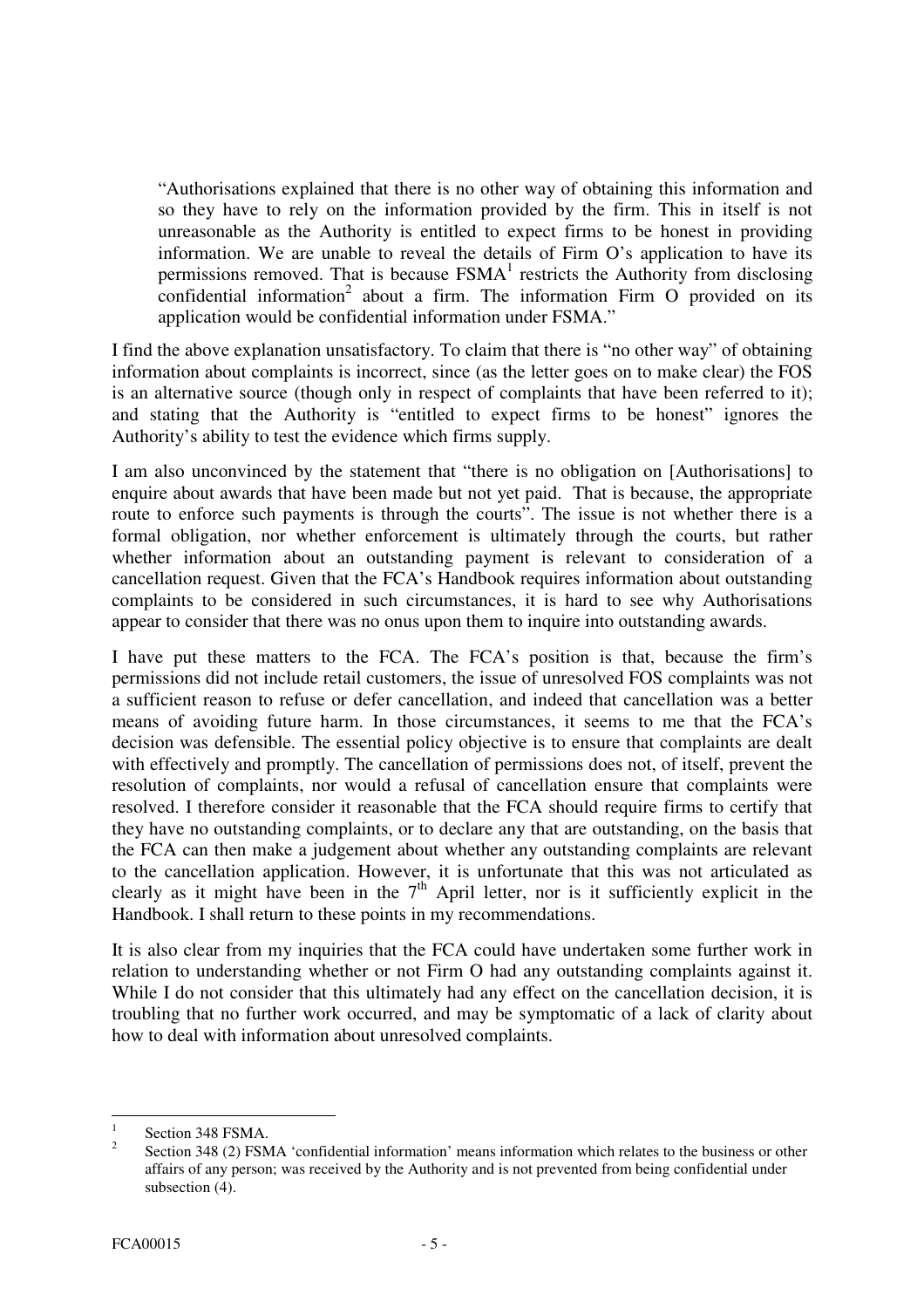#### *Was the decision to permit cancellation unreasonable?*

Firm O was not conducting any regulated activity at the time of cancellation, and only had Part IV Permissions allowing it to deal with professional investors. As I have explained above, I consider that the FCA was entitled to conclude that in those circumstances the existence of outstanding complaints at FOS (and more generally) was of less relevance than if it had been dealing with retail customers.

Furthermore, the removal of Permissions only has the effect of preventing the firm from conducting regulated activity in the future. Their removal does not provide a firm with any exemption from its requirement to continue to investigate any complaints it receives from unhappy clients with whom it had conducted regulated activity. In those circumstances, I do not consider that the FCA's decision to permit cancellation was unreasonable.

### *Was the FCA at fault in not acting upon the information about complaints which you supplied?*

Whilst I appreciate that you sent an email informing the FCA of the existence of these complaints on  $30<sup>th</sup>$  July 2013 (the day before the cancellation was approved), I believe that you sent this email to the FCA's general contact centre email address (consumer.queries@fca.org.uk) and that you received an automated response indicating that, although it had received your correspondence, it could take up to 12 working days to consider it and respond to you. The other FCA email address you used ( $fca@fca.org.uk$ ) is not a valid email address.

As I have indicated above, before cancelling a firm's Part IV Permissions, the FCA undertakes numerous checks before deciding whether to approve the firm's request. Given the number and manner of checks which are required, it is not possible for the FCA to complete these and complete the cancellation on a single day. In this case, I can confirm that the regulator completed its checks several weeks before the cancellation of Firm O's Part IV Permissions was approved and once the checks had been completed they were not revisited. While ideally your information would have been supplied to the Authorisations team as soon as it was received, I do not consider that the FCA was at serious fault in not processing your additional information within one working day, particularly since it was sent to a general inquiries address; nor is it clear that, even if it had done so, the outcome would have been any different. I note that there is no hard evidence that the FCA were notified before  $30<sup>th</sup>$  July.

*Did the FCA's decision to permit cancellation lead directly to avoidable detriment to your clients?* 

For the reasons given above, I conclude that the answer to this question is "no". The fact that Firm O was allowed to cancel its Part IV Permissions did not, in my opinion, lead directly to the loss you have claimed. My views are supported by the fact that Firm O appears to have been in financial difficulty and been unable to meet its financial obligations. Where a firm is in financial difficulties, deferring the cancellation of its Part IV Permissions is unlikely to be of any practical benefit to a complainant (as there is nothing the FCA could do to ensure that any redress is paid if the firm does not have sufficient capital to meet its current and future liabilities).

The cause of your clients' apparent losses is attributable to the firm. The regulator's decision to approve cancellation does not appear to have had any effect upon that position.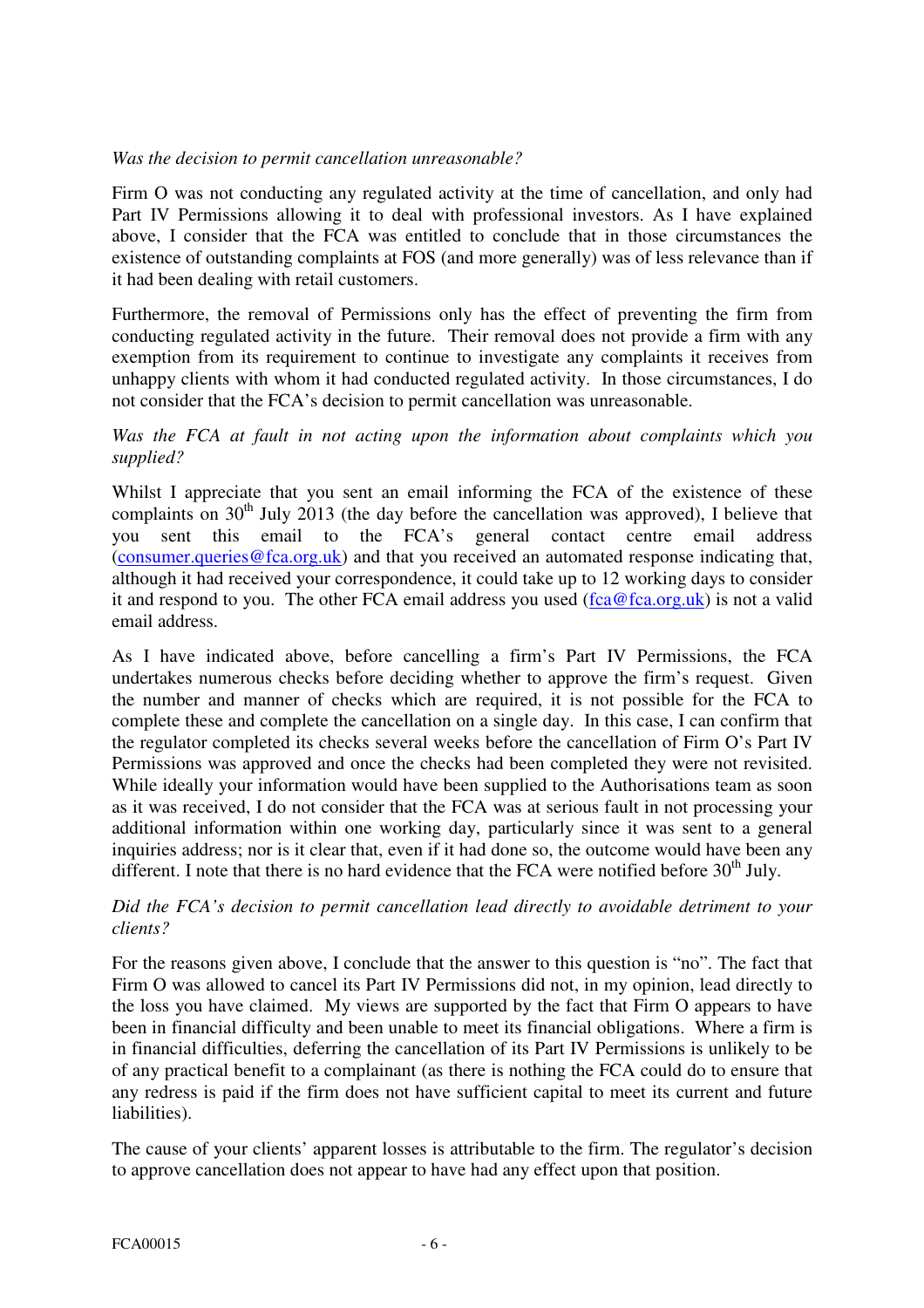As Firm O has now been dissolved any complaints you may have against it can no longer be referred to either it or the FOS. Whilst complaints about firms which are no longer trading or in existence are considered by the FSCS, this is only the case once the firm has been declared in default. From the information provided to me by the FCA it is unclear whether the FSCS has declared Firm O in default and it may not yet be able to consider the complaints your clients may have. Although I would recommend contacting the FSCS, if the FSCS is unable to assist you, liability for the actions of Firm O would rest with Firm O's principal(s). As such it may be possible for you/your clients to obtain compensation by making a claim through the courts (which would be at your or your clients' expense). I would however strongly recommend that legal advice on the likelihood of success is obtained before a claim is submitted to the courts (and again such legal advice would be at your or your clients' expense).

### **Conclusion**

Having considered your complaint I have concluded there is nothing to indicate that the FCA's decision to cancel Firm O's Part IV Permissions was unreasonable, or that your clients suffered as a result of a flawed decision. For that reason, I do not uphold your complaint.

However, I do consider that your complaint has highlighted issues which, in other circumstances, might have had adverse consequences.

First, the FCA has informed me that, following your complaint, it identified a weakness in its procedures with regard to the manner in which it assessed conflicting information it received (such as that relating to the number of outstanding complaints) when considering an application for the cancellation of a firm's part IV Permissions. Although this did not have any impact on the outcome on the situation you have complained about, I welcome the fact that the FCA is currently reviewing its procedures to address this weakness.

Second, and more broadly, the FCA's approach to considering the effect of outstanding complaints on an application for cancellation is not, in my view, sufficiently clear. While I accept that there is inevitably a degree of subjective judgement in deciding the significance of outstanding complaints upon the outcome of an application, in my view there should be clearer guidance on the factors which will be taken into consideration. The absence of such guidance increases the risk of inconsistency and confusion. I therefore recommend that the FCA considers whether clearer guidance should be formulated on the significance to be attached to outstanding complaints in decisions about the cancellation of permissions. Again, I emphasise that in your case I do not consider that this lack of clarity had any effect upon the outcome. I am pleased to note that the FCA has informed me that it is currently reviewing its procedures to ensure that issues like this, particularly where inconsistent information is provided, do not arise in the future.

Finally, I also have a degree of concern over the FCA's procedures for when it requires a follow-up check to be conducted. Currently, where the FCA is unable to complete the cancellation of a firm's part IV Permissions immediately, its procedures do not require it to conduct a follow-up check unless two months have passed since the first check was completed. Again, I would emphasise that this period did not have any adverse impact upon the situation you have complained about but I do consider that the period of two months may be too long, and I would invite the FCA to review this part of its procedures in conjunction with the review of criteria which I have suggested above. I welcome the FCA's comments that this is something which Authorisations area will consider as part of its wider review of the cancellations procedures which I have mentioned above.